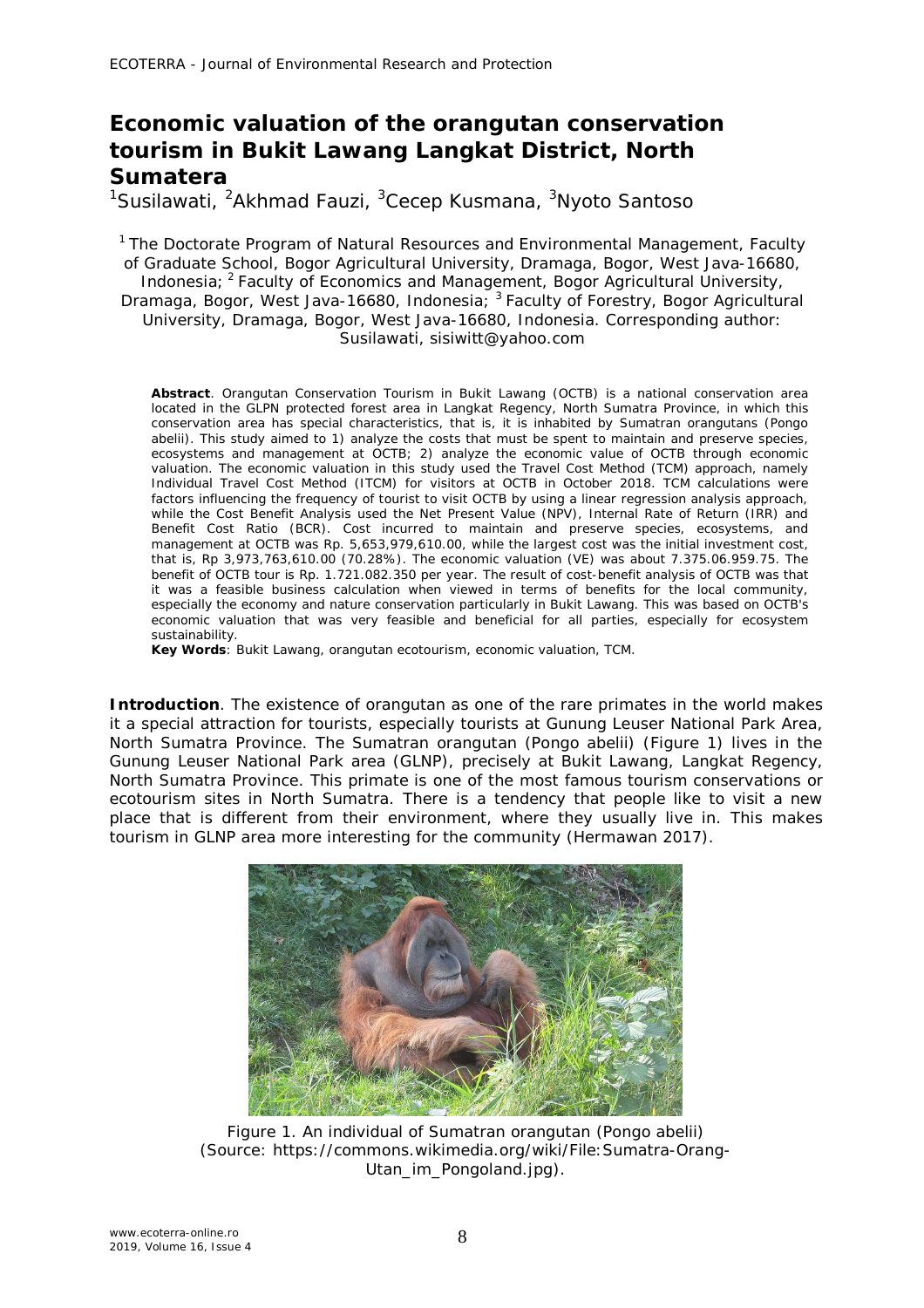Langkat Regency is one of the touristic destinations in North Sumatra Province. During the period of 2012-2016, the number of tourists who came to Langkat Regency decreased significantly both from domestic and foreign tourists. Central Bureau of Statistics in Langkat Regency noted that the number of domestic tourists in 2014 reached 40,433 people. This showed a decrease to 13,715 in 2016, while foreign tourists reaching 8,567 people in 2014 dropped to 4,855 people in 2016. The number of tourists who came to Langkat Regency decreased by 62% from 2014 to 2016 (BPSKL 2017).

Orangutan Conservation Tourism in Bukit Lawang (OCTB) is a national conservation area located in GLNP protected forest area in Langkat Regency, North Sumatra Province (Figures 2 and 3). This conservation area has special characteristics which make it suitable to be inhabited by Sumatran orangutans. The Sumatran orangutan is listed on IUCN red list book (The World Conservation Union), with extremely endangered status. The increasing of orangutan population is revealed by Indonesian Government through a press release from Ministry of Environment and Forestry with SP number 215/HUMAS/PP/HMS.3/08/2017. In this letter, it states that compared to previous PHVA (Population and Habitat Viability Assessment) studies in 2004, the population and distribution of Sumatran orangutans grew from the original prediction of 6,667 individuals, and the population is currently estimated at 14,470 individuals (BPSKL 2017).



Figure 2. The map of Bukit Lawang (Source: bukitlawangadventure.blogspot.com, 2018).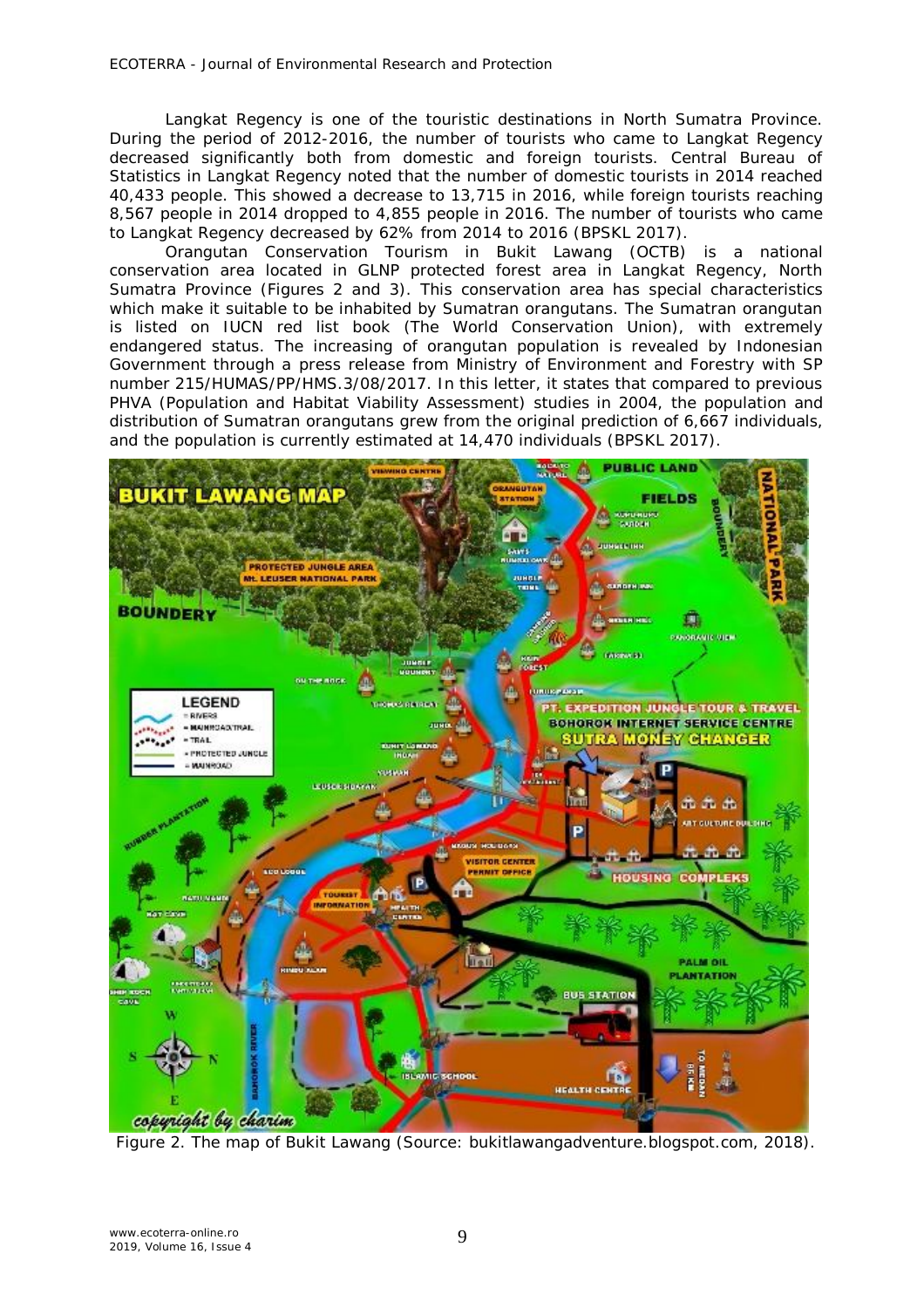

Figure 3. Details from Bukit Lawang area (Source: authors photo collection, 2018).

National Park Management Section (NPMS) of Region VI Besitang in GLNP area has 126.000 ha, divided into 6 (six) Resort working areas, namely Resort Trenggulun, Sei Betung, Sekoci, Sei Lepan, Cinta Raja, and Tangkahan. The management of Gunung Leuser National Park (GLNP) area in NPMS of Region VI Besitang faces very complex problems starting from the damage of GLNP area (Ismail 2011). Damage of GLNP area is allegedly caused by economic activities, so it requires a research study to create sustainable development (Ginting et al 2010). However, it is important to know how much the economic value should be obtained from GLNP; therefore, it needs an economic valuation. According to research study conducted by Sismudjito & Daulay (2018), the economic growth of Bukit Lawang in Langkat Regency, North Sumatra has been developed through society based on tourism sector. Through retribution paid by tourists, it can be used to support habitat preservation and conservation areas (Sismudjito & Daulay 2018).

One of the ways to find out the economic value of OCTB area is by carring out the economic valuations. Regarding on economic valuation Krause et al (2017) has assessed economic ecosystem services based on the perceptions of rural communities in Ethiopia concluding that there are significant changes in land use time by time due to the main source of livelihood in the partnership community. In this study, the approach will use Cost Benefit Analysis, which is an approach with a systematic and analytical process by comparing the benefit and cost of evaluating the will of a social project or program. Benefit cost analysis (BCA) is used to calculate economic valuations in OCTB. Economic valuation is carried out on two sides, namely economic valuation of existing condition and on condition after doing OCTB alternate analysis management solutions.

## **Material and Method**

*Description of the study sites.* Research was conducted at National Park Management Section (NPMS) V Bukit Lawang, Greater Hall of Gunung Leuser National Park (GHGLNP), Langkat Regency, North Sumatra Province. The strategy of data collection with survey methods was done by using structured record review and structured observation to gather information about data collection in the calculation of Ecosystem Economic Evaluation of OCTB (Suharjito 2013).

**Data collection**. Research data included a primary data and a secondary data. Primary data were obtained based on interviews with foreign and local tourists by using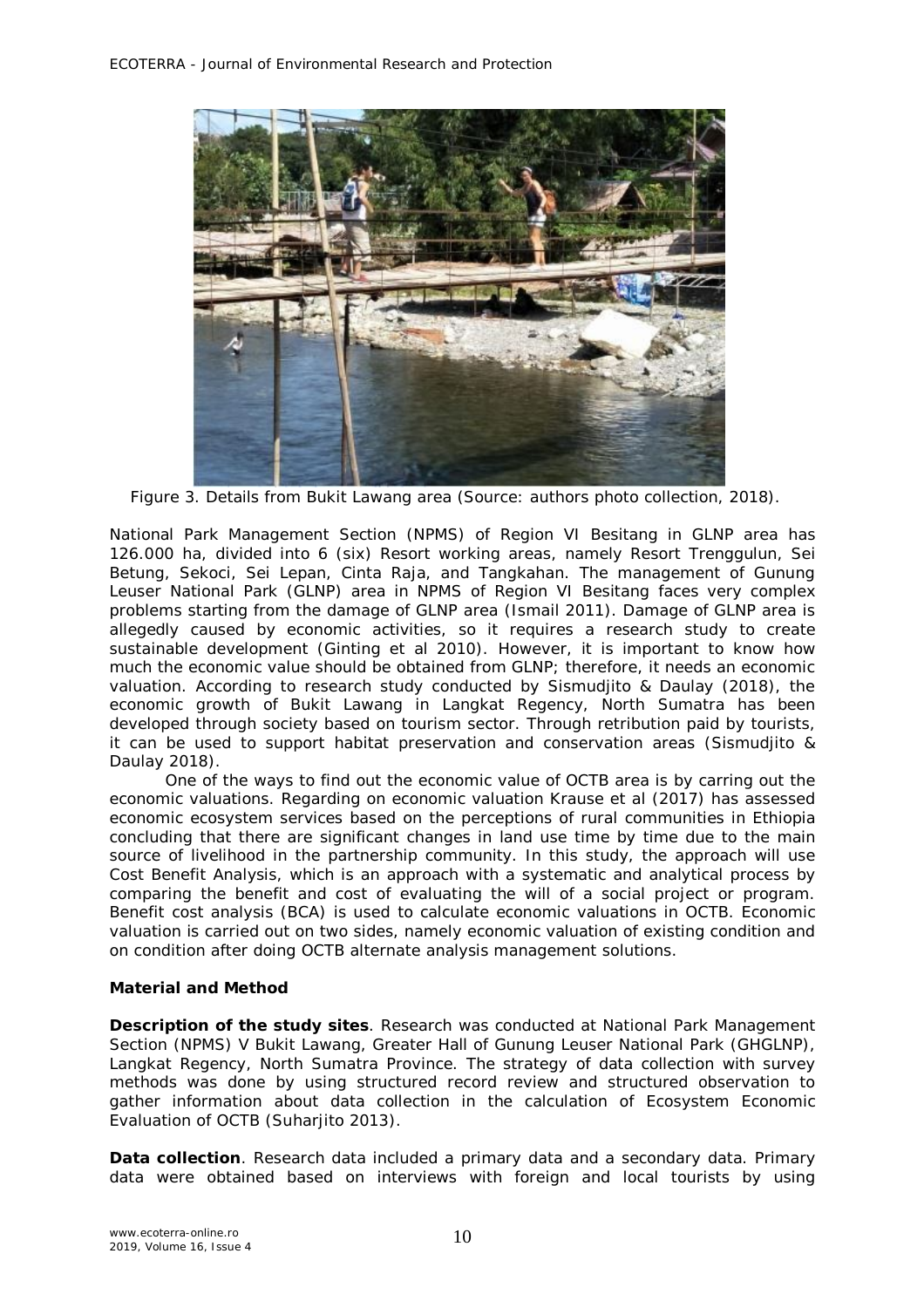convenient sampling way as many as 16 people and then, secondary data were in the form of visit data, expenditure data (costs) and income from ticket sales taken from NPMS V Bukit Lawang Recapitulation/Reports and GHGLNP.

*Economic valuation*. Economic valuation in this study used the revealed preference (RP) approach, namely Travel Cost Method (TCM). TCM was a revealed assessment method used to assess non-use benefits based on observed behavior, individual expenses for travel. TCM approach used in this study was the Individual Travel Cost Method (ITCM) (Fauzi 2014) conducted by using survey of visitors at OCTB object in October 2018. Calculation of factors influencing the frequency of tourist visits to OCTB used linear regression analysis approach, while the cost benefit analysis used three financial statements, such as the Net Present Value (NPV), Internal Rate of Return (IRR) and Benefit Cost Ratio (BCR).

**Results**. From the valuation result carried out in this study, it is known that the total value of benefits from orangutan conservation tourism was Rp. 1,721,082,350,- per year during 2018. The biggest benefit of conservation tourism was obtained from the benefits of direct use that were non-extractive in the amount of Rp. 1,721,082,350,- per year (see Table 1). This acquisition was based on the receipt of entrance fees (tickets), either visitors or foreign/domestic tourists based on the price of the entrance ticket. The price of ticket for foreign was Rp 150,000 while domestic was Rp 5,000. Actually OCTB's source of income was quite a lot, such as parking, hotels/homestays/resorts, restaurants/stalls, rent on infrastructure facilities, photos, and so on not to mention the ticket, but the data were difficult to record properly.

Table 1

The benefit valuation of orangutan conservation tourism in Bukit Lawang in 2017

| No. | Type of benefit                         | Valuation/year (in Rp.) |
|-----|-----------------------------------------|-------------------------|
|     | Extractive direct benefit               |                         |
|     | Non-extractive direct benefit (tourism) | 1,221,082,350           |
| 2   | Alternate benefit                       |                         |
| 4   | Multiflier effect                       | 500,000,000             |
|     | Total                                   | 1,721,082,350           |

Source: NPMS V Bukit Lawang, 2018.

This study only examined conservation tourism benefits (non-extractive direct benefit), extractive direct benefit, such as timber and non-timber forest product, and the data on alternate benefit can not be obtained because the focus of this research was more on ecotourism. In fact, this greatly affected people living in Bukit Lawang and gave benefit for community around OCTB. This can be seen from the large influence of OCTB's existence on socio-economic conditions and the existence of local community.

Based on direct interview with the community and local community leaders/figure, both innkeepers (especially homestays and hotels), restaurants, tour guides and traders and communities were directly related to tourism businesses and other communities. The existence of OCTB was very beneficial for the economy of the community. By the existence of OCTB, automatically the condition of forest and GLNP could be well maintained because people were aware of the presence of forests and animals, especially orangutan, so tourists will arrive at Bukit Lawang. If Bukit Lawang ecotourism is stopped, the community will automatically explore the forest to cut down trees and hunt animals. This means that OCTB provides sufficient economic benefits with the existence of forests, animals, and the ecosystem in Bukit Lawang particularly to be well maintained.

*Non-extractive direct benefit (tourism).* Non-extractive indirect benefit at NPMS V Bukit lawing, GHGLNP Region III Stabat is an orangutan conservation tourism. Data of visit to orangutan conservation tourism were based on data obtained from NPMS V Bukit Lawang, from 1985 to 2017 and monthly data from October 2018. This showed the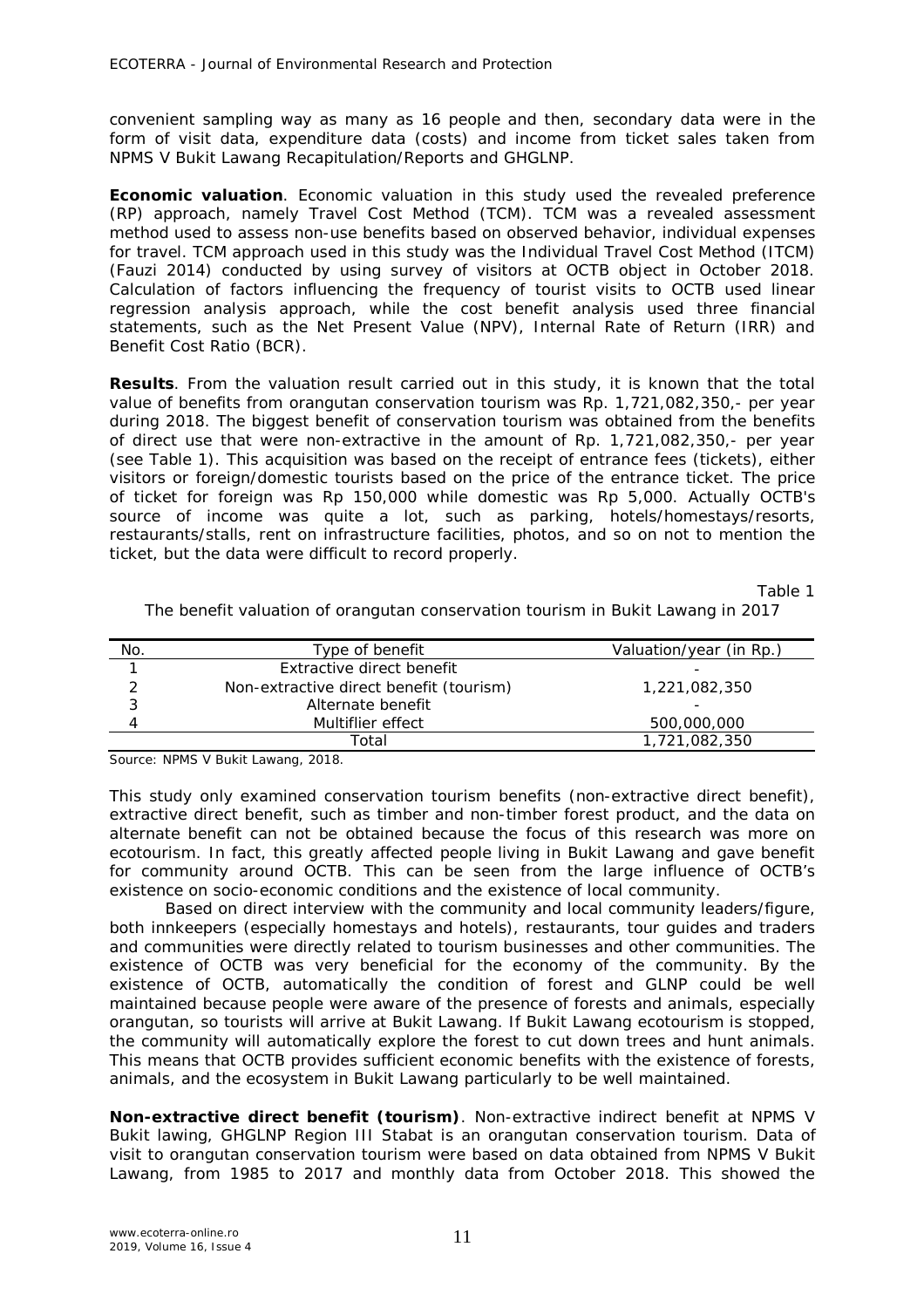interest in orangutan conservation tourism dominated by tourists from foreign countries/foreigners. In 1985 when it was just opened, the number of foreign tourists reached 2,280 people in one year. The number of foreign tourist visit continued to increase significantly until 1995, reaching a peak of 21,577 people a year. Since the global economic crisis and Indonesian crisis in 1997-1998, there had been a decline, it became only 6,971 people to visit. The peak of the decline was very huge. It happened after Bahorok River got a flash flood in 2003, and in 2004 only 1,051 people came to visit, even there were hardly local tourists found because all tours on the banks of Bahorok River and residential areas were severely damaged. This only left few structures/building, among its 'historical witness', there was mosque on the banks of Bahorok River.

On the other hand, domestic or local tourists had only little interest. It was recorded in 1990. This happened because local people were used to seeing forests and wildlife, so conservation tourism was not an interesting thing for them. In addition, the interest and need for the importance of tourism for Indonesians in the 1990s was still relatively low. In 2008-2011 it began to stretch and there was an increasing number again, but from 2013 to 2016, at the beginning there were around 7,800 foreign tourists. This dropped into 3,325 tourists in 2016. In 2017, it began to increase again. This was because the information, documentation and promotion of Bukit Lawang Orangutan conservation tourism started to flourish on social media and on the Internet (Table 2).

Table 2

|                          |      | Visitors (people) |           |        |  |  |  |  |
|--------------------------|------|-------------------|-----------|--------|--|--|--|--|
| No.                      | Year | Local             | Foreigner | Total  |  |  |  |  |
| $\mathbf{1}$             | 1985 |                   | 2.280     | 2.280  |  |  |  |  |
|                          | 1986 |                   | 2.836     | 2.836  |  |  |  |  |
| $\frac{2}{3}$            | 1987 |                   | 4.905     | 4.905  |  |  |  |  |
| $\overline{\mathcal{L}}$ | 1988 |                   | 6.834     | 6.834  |  |  |  |  |
| 5                        | 1989 |                   | 10.131    | 10.131 |  |  |  |  |
| $\boldsymbol{6}$         | 1990 | 6.782             | 13.599    | 20.381 |  |  |  |  |
| $\overline{7}$           | 1991 | 6.981             | 16.364    | 23.345 |  |  |  |  |
| 8                        | 1992 | 6.494             | 18.299    | 27.193 |  |  |  |  |
| 9                        | 1993 | 9.071             | 18.122    | 27.193 |  |  |  |  |
| 10                       | 1994 | 7.402             | 18.474    | 25.876 |  |  |  |  |
| 11                       | 1995 | 7.561             | 21.577    | 29.138 |  |  |  |  |
| 12                       | 1996 | 585.              | 16.133    | 21.987 |  |  |  |  |
| 13                       | 1997 | 4.819             | 14240     | 19.059 |  |  |  |  |
| 14                       | 1998 | 401.              | 6.971     | 10.981 |  |  |  |  |
| 15                       | 1999 | 3.855             | 8.507     | 12.362 |  |  |  |  |
| 16                       | 2000 | 5.182             | 9.123     | 14.305 |  |  |  |  |
| 17                       | 2001 | 3.887             | 8.402     | 12.289 |  |  |  |  |
| 18                       | 2002 | 4.151             | 6.844     | 10.995 |  |  |  |  |
| 19                       | 2003 | 3.648             | 3.342     | 6.990  |  |  |  |  |
| 20                       | 2004 |                   | 1.051     | 1.051  |  |  |  |  |
| 21                       | 2005 | 255               | 1.831     | 2.086  |  |  |  |  |
| 22                       | 2006 |                   | 2.070     | 2.070  |  |  |  |  |
| 23                       | 2007 | 141               | 3.442     | 3.583  |  |  |  |  |
| 24                       | 2008 | 266               | 5.285     | 5.551  |  |  |  |  |
| 25                       | 2009 | 903               | 8.544     | 9.447  |  |  |  |  |
| 26                       | 2010 | 2.679             | 8.830     | 11.509 |  |  |  |  |
| 27                       | 2011 | 2.058             | 8.629     | 10.687 |  |  |  |  |
| 28                       | 2012 | 1.360             | 6.843     | 8.203  |  |  |  |  |
| 29                       | 2013 | 3.152             | 7.812     | 10.964 |  |  |  |  |
| 30                       | 2014 | 3.868             | 6.425     | 10.293 |  |  |  |  |
| 31                       | 2015 | 3.762             | 3.485     | 7.247  |  |  |  |  |
| 32                       | 2016 | 2.065             | 3.325     | 5.390  |  |  |  |  |
| 33                       | 2017 | 5.464             | 11.067    | 16.531 |  |  |  |  |

Data on orangutan conservation tourism visit since 1985 to 2017

Source: NPMS V Bukit Lawang October 2018.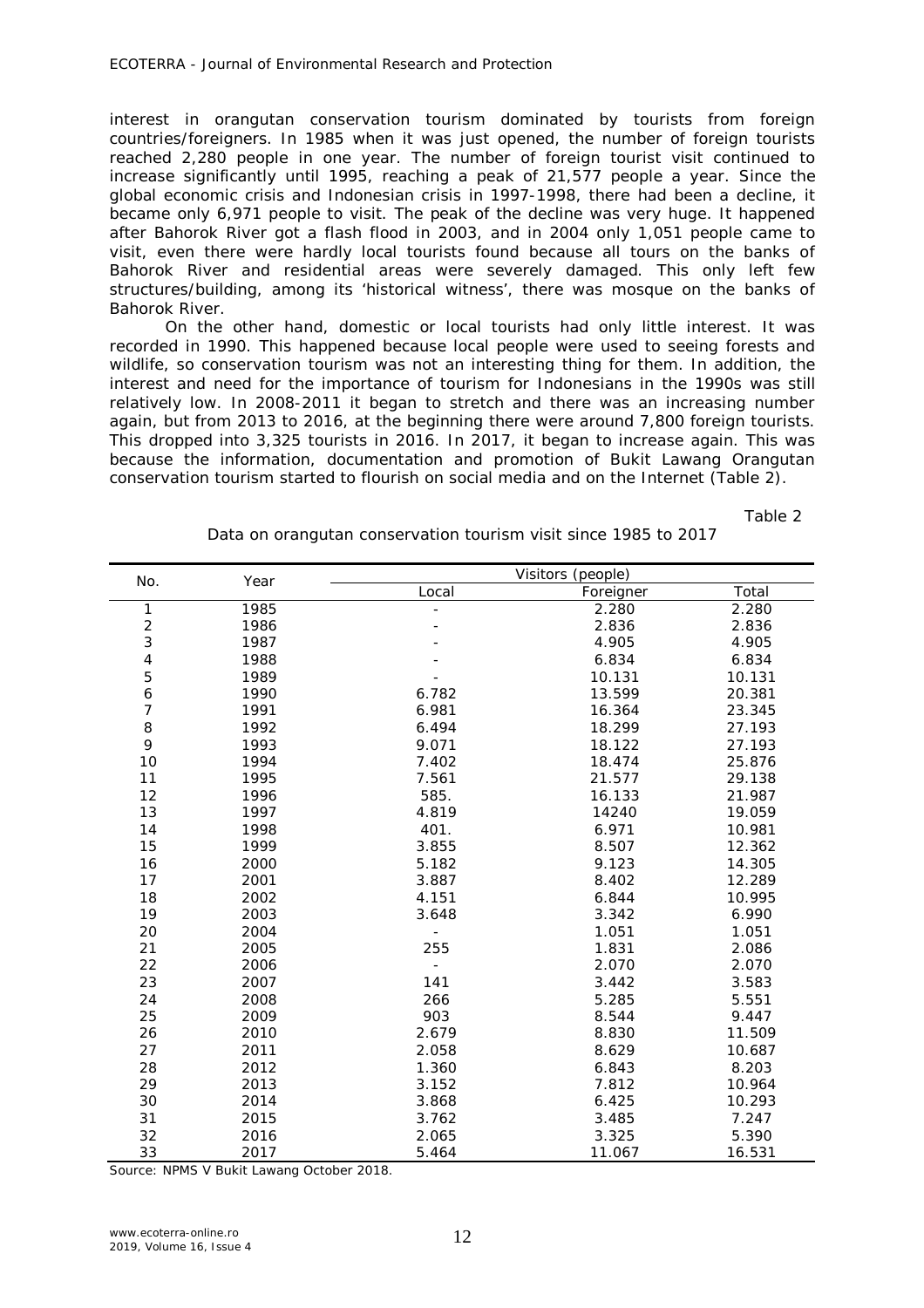ECOTERRA - Journal of Environmental Research and Protection

When it was viewed from visiting data monthly, the peak visit of tourists especially foreign tourists was around July to August and November to December. Domestic tourists were in December to January. The quietest visit happened around February, June, and October for foreign tourists, while for local/domestic tourists the lowest visit was around the fasting month in the last two years, that is, June and October (Table 3).

This number was the total foreign tourists and domestic tourists in one year from 2016 to September 2018. Foreigners visiting Bukit Lawang usually carried out an observation of wild orangutans and tuberafting in the Bahorok River while Indonesian tourists preferred to explore caves, jungle tracking, rafting or river tubing and bathing under waterfalls.

Table 3

| Month     | 2016     |               |          | 2017          | 2018     |               |
|-----------|----------|---------------|----------|---------------|----------|---------------|
|           | Domestic | International | Domestic | International | Domestic | International |
| January   | 320      | 148           | 774      | 1.080         | 800      | 373           |
| February  | 120      | 99            | 432      | 783           | 411      | 541           |
| March     | 238      | 190           | 636      | 1.012         | 481      | 427           |
| April     | 106      | 192           | 537      | 973           | 771      | 858           |
| May       | 112      | 136           | 418      | 680           | 378      | 631           |
| June      | 35       | 192           | 56       | 399           | 908      | 561           |
| July      | 223      | 424           | 887      | 1.760         | 577      | 1.547         |
| August    | 82       | 426           | 463      | 1.723         | 322      | 1.472         |
| September | 110      | 270           | 327      | 1.084         | 327      | 1.060         |
| October   | 18       | 148           | 251      | 673           |          |               |
| November  | 157      | 461           | 329      | 416           |          |               |
| December  | 544      | 639           | 354      | 484           |          |               |
| Total     | 2.065    | 3.325         | 5.464    | 11.067        | 4.975    | 7.470         |

Data on orangutan conservation tourism in Bukit Lawang visit per month in 2016 to 2018

Source: NMPS V Bukit Lawang, GHGLPN, October2018.

There were 16 people who were successfully interviewed about costs incurred by tourists, both foreigners and domestic tourists. There were seven (7) foreigners and nine (9) domestic tourists. The variables measured in the interview were the frequency of visits (V), total costs incurred (TC), distance from the place of tourists' origin (D), per capita income (I) per year, age (A), education (P) and dependents (T). Based on the collected data from 16 tourists, economic valuation was carried out using the Individual Travel Cost Method (ITCM) approach or travel cost method per tourist/individual. TCM was a revealed assessment method used to assess non-use benefits based on observed behavior, individual expenditure for Trip. ITCM was conducted by surveying visitors at OCTB site. The results of linear regression analysis to analyze factors that can affect the frequency (often or not) of tourists visiting Bukit Lawang can be seen in Table 4.

Table 4

The non-extractive direct benefit regression coefficient of orangutan conservation tourism

|                                     | Coefficients | Standard | t Stat   | Ρ-    | <i>Lower</i> | Upper    | Lower    | Upper    |
|-------------------------------------|--------------|----------|----------|-------|--------------|----------|----------|----------|
|                                     |              | error    |          | value | 95%          | 95%      | 95%      | 95%      |
| Intercept                           | 2.888        | 2.327    | 1.241    | 0.243 | $-2.297$     | 8.072    | $-2.297$ | 8.072    |
| Total cost (TC)                     | $-0.444$     | 0.180    | $-2.466$ | 0.033 | $-0.845$     | $-0.043$ | $-0.845$ | $-0.043$ |
| Distance (D)                        | $-0.014$     | 0.027    | $-0.500$ | 0.628 | $-0.074$     | 0.047    | $-0.074$ | 0.047    |
| Income $(I)$                        | 0.548        | 0.256    | 2.142    | 0.058 | $-0.022$     | 1.118    | $-0.022$ | 1.118    |
| Age $(A)$                           | $-1.845$     | 0.354    | $-5.217$ | 0.000 | $-2.632$     | $-1.057$ | $-2.632$ | $-1.057$ |
| Education (P)                       | 0.172        | 0.116    | 1.487    | 0.168 | $-0.086$     | 0.430    | $-0.086$ | 0.430    |
| $R^2$                               | 0.835        |          |          |       |              |          |          |          |
| N                                   | 16           |          |          |       |              |          |          |          |
| Durbin-Watson statistic = $2.05892$ |              |          |          |       |              |          |          |          |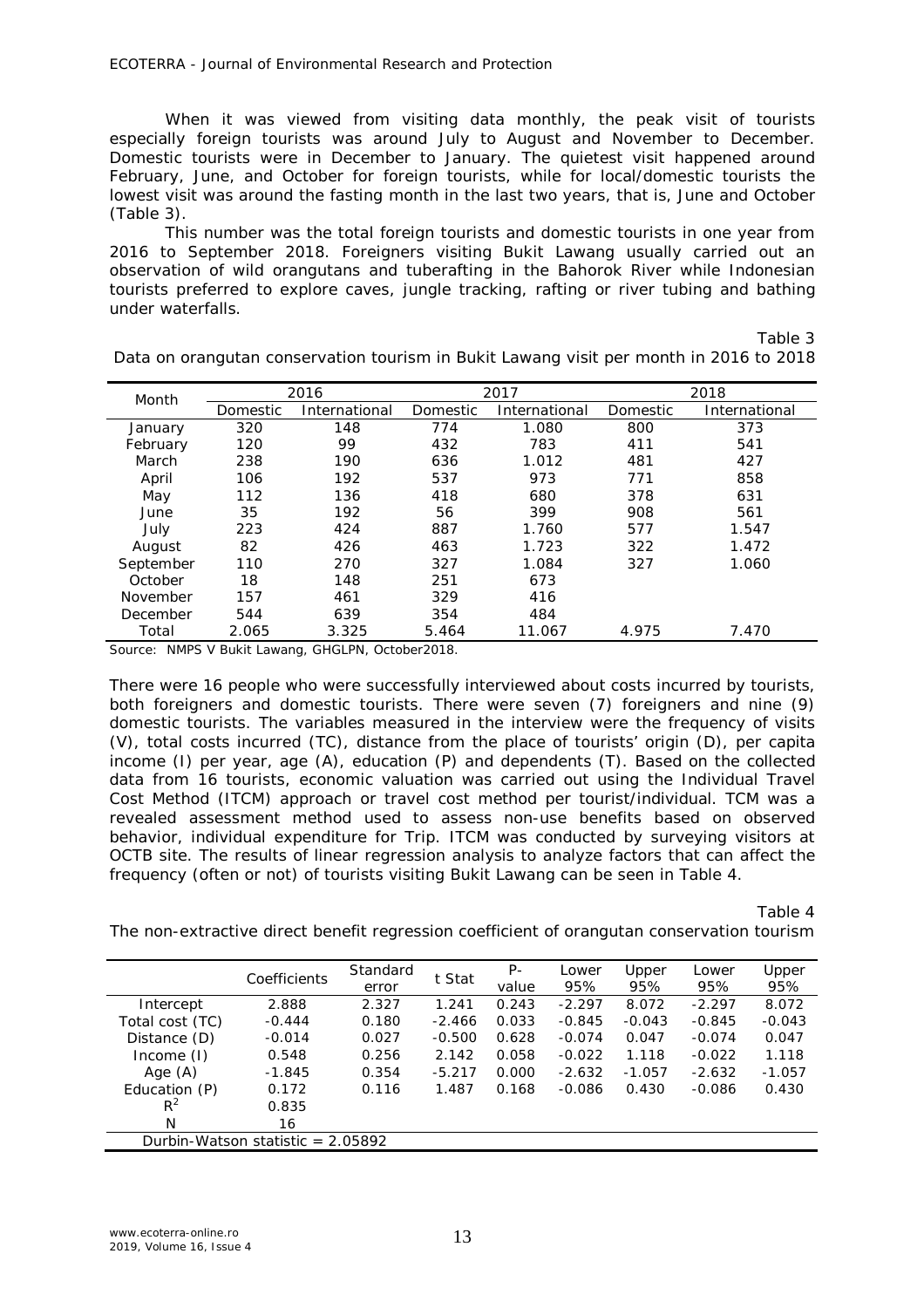The demand function in this study was based on the level/frequency of tourist visits (V) influenced by the variable total costs incurred for traveling to Bukit Lawang (TC), distance from the place of origin/country of origin (D), income per capita (I), age (A), education (P) and dependents of respondents (T). In this equation, the level of visit was the dependent variable or variable influenced by the costs incurred from place of origin to Bukit Lawang only (TC), distance traveled (D), income (I), age (A) and education (P).

The results of linear regression analysis are presented in Table 4. The coefficient value of determination  $R^2$  was equal to 0.835 meaning that the independent variable was only able to explain changing variation in dependent variable by 83.5%, and the rest was explained by other variables not examined (included) in this study. Based on Table 4, the regression equation is obtained as follows:

*Ln V = 2.89 - 0.444 Ln TC - 0.0136 LnD + 0.548 LnI - 1.84 LnA + 0.172 P*

The test result showed that the five variables observed were three (3) variables that had a significant influence on the total costs incurred (TC), income (I), and age (A), while distance (D) and education (P) of tourists had no significant effect. This can be seen from the t-count and P-value from the regression analysis in Table 4.

In this study, the level of tourist visits was influenced by travel costs (TC), income and age. Consumer surplus was difference among the level of consumers' willingness to pay and the costs that must be paid to obtain a satisfaction, higher tourists' expenditure when they visit to this location. This means that tourists are more satisfied to the tourist location that they visited and vice versa.

Consumer surplus is the willingness level of consumers to pay costs that must be incurred to obtain satisfaction. The level of tourists' satisfaction visiting Orangutan conservation tourism in Bukit Lawang can be seen based on the expenditure level of tourist coming to visit the conservation tourism. The lower the expenditure tourists pay when visiting the location, the more satisfied the tourist feel when visiting tourist objects and vice versa.

The general formula used in calculating consumer surplus is Consumer Surplus CS  $=$  -V / B1. Based on the result of regression equation analysis using an individual approach, it produces the request function above so that the β0 -0.44 and CS coefficients obtained are Rp. 5.52 (in million) (Fauzi 2014).

From the demand equation it can be obtained from consumer supply per individual of Rp. 5.52 (in million). This means that each upsurge of travel costs will negatively affect the level of satisfaction. The consumer surplus describes the ability to pay outside the market price which is part of proxy from regional economic value. For example, if the cost of traveling increases by 1%, the estimated frequency of visits will decrease by 0.444 times. For toursim in total per year it can be calculated based on total tourist visits per year multiplied by the consumer surplus value per individual (CS x Number of visits/Year). The number of tourist visiting to Bukit Lawang per year during 2018 was 16,531 people, then Rp. 5.52 x 16,531 people =  $91,332$ . Total consumer surplus for tourism in sum per year was Rp. 91,332 (in million) if the average visitor in one year was 16 531 people. This value was generated by multiplying the consumer surplus value multiplied by the total value of visits per year. Indeed, according to Fauzi (2014), ITCM method is truncated and censored emerging. This was because the ITCM only recorded visitors coming to the location when the survey was conducted. Censored characteristic was due to the dependent variable which may not record visits that is less than once.

**Discussion**. Cost Valuation of Gunung Leuser National Park NPMS V Bukit Lawang In general, the consequences of these conservation tourism activities have caused losses to surrounding community (negative externalities) in the form of opportunity loss for community to earn income from the GLNP forest. On the contrary, in OCT, it was precisely the local community that had the benefits. From data collected in the field, regarding on total cost of managing conservation tourism issued by the government (GHGLNP) in 2018, it was found as big as Rp. 5,653,979,610.00. Costs incurred were on investment costs, operational costs (other transaction costs) and social costs (Table 5). The investment cost was the largest composition, but it was rarely done because of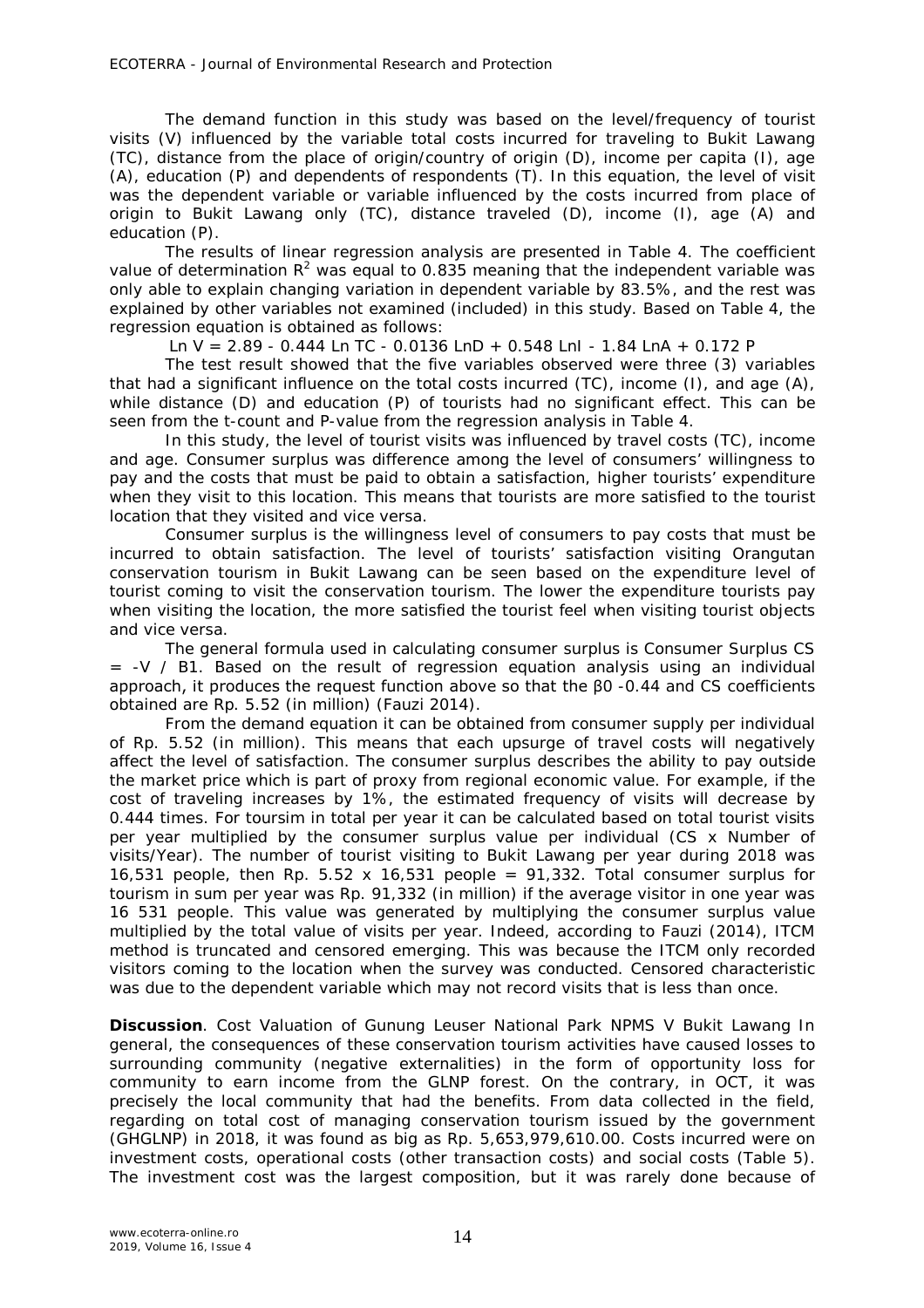limited funds, which was also caused by OCTB with a specific and different tourism object needed to be maintained to remain natural and sustainable.

Table 5

| No.        | Cost description        | Total cost per year | Percentage (%) |
|------------|-------------------------|---------------------|----------------|
|            | Investment Cost         | 3,973,763,610.00    | 70.28          |
| າ          | <b>Operational Cost</b> | 1,677,716,000.00    | 29.67          |
| $\sqrt{2}$ | Social Cost             | 2,500,000,00        | 0.04           |
|            | -ิotal                  | 5.653.979.610.00    | 100            |

Total conservation costs for GLNP NPMS V Bukit Lawang (orangutan) 2018

Source: NPMS V Bukit Lawang, 2018.

The investment costs incurred by GLNP were only carried out in 2017 and 2018. This thing happened because OCTB was a special tourism site and the target of tourists was mostly foreigners in which foreign tourists generally want OCTB site in a truly natural site, such as the atmosphere and has a minimum infrastructure built in the area which can damage habitat and natural atmosphere. The example is that the trekking line must remain land and there should not be made permanent roads, such as concrete, asphalt or sidewalk (the result of direct communication with Mr. Paijo/Head of Subdivision of Cooperation and Planning GHGLNP). The investment costs incurred in 2017 were only for making a canopy trail for Rp. 400 millions, while in 2018 there was Rp. 3,973,763,610 used for the construction of tourism infrastructure, visitor service activities, and management of orangutans by NGOs as partner of GLNP. In the next 2019, there will have not been any plan to invest in OCTB, but there will be only maintenance and operational costs, so it is assumed that in this research investment the value in 2019 for OCTB in the future will be equal to 0.

Operational cost incurred for providing of conservation tourism by GLNP includes 34 employee salaries and forest police officer subsidy as many as 34 people consisting of 17 civil servant employees and 17 contract employees. These salaries and subsidies include operational costs, such as maintenance cost, office equipment, water, electricity, communication cost, patrol cost and monitoring cost for orangutans and tigers. These costs are accumulated so that the total operational costs were Rp. per year (Table 6).

Table 6

The average operational cost for providing NPMS V Orangutan conservation tourism in Bukit Lawang during 2018

| Operating cost          | Unit    | Vol.              | Total     | Cost/month | Cost/year     |
|-------------------------|---------|-------------------|-----------|------------|---------------|
|                         |         |                   | (Rp.)     | (Rp.)      |               |
| Maintenance             | Month   |                   |           |            | 11,000,000    |
| Employee salary (civil  | Person  | $12 \overline{ }$ | 17        |            |               |
| servant & contract)     |         |                   |           |            |               |
| Furniture               |         |                   |           |            |               |
| Office stationery       |         | 12                | 1 package | 2,500,000  | 30,000,000    |
| Cost of law enforcement |         |                   |           |            |               |
| Water and electricity   | Package | 12                |           | 1,000,000  | 12,000,000    |
| Communication           | Package | $12 \overline{ }$ |           | 600,000    | 7,200,000     |
| Motor maintenance       | Unit    | $12 \overline{ }$ | 10        | 250,000    | 2,500,000     |
| Car maintenance         | Unit    | 12                | 2         | 2,500,000  | 60,000,000    |
| Patrol                  | Package |                   | 25        |            | 6,800,000     |
| Tiger monitoring        | Package | $\overline{2}$    | 2         |            | 10,000,000    |
| Orangutan monitoring    | Package |                   | 3         |            | 14,000,000    |
| Total (A)               |         |                   |           |            | 153,500,000   |
| Civil servant salary    |         |                   |           | 97,268,000 | 1,167,216,000 |
| Honorary salary         |         |                   | 17        | 1,750,000  | 357,000,000   |
| Total (B)               |         |                   |           |            | 1,524,216,000 |
| Total A+B               |         |                   |           |            | 1,677,716,000 |
|                         |         |                   |           |            |               |

Source: GHGLNP 2018.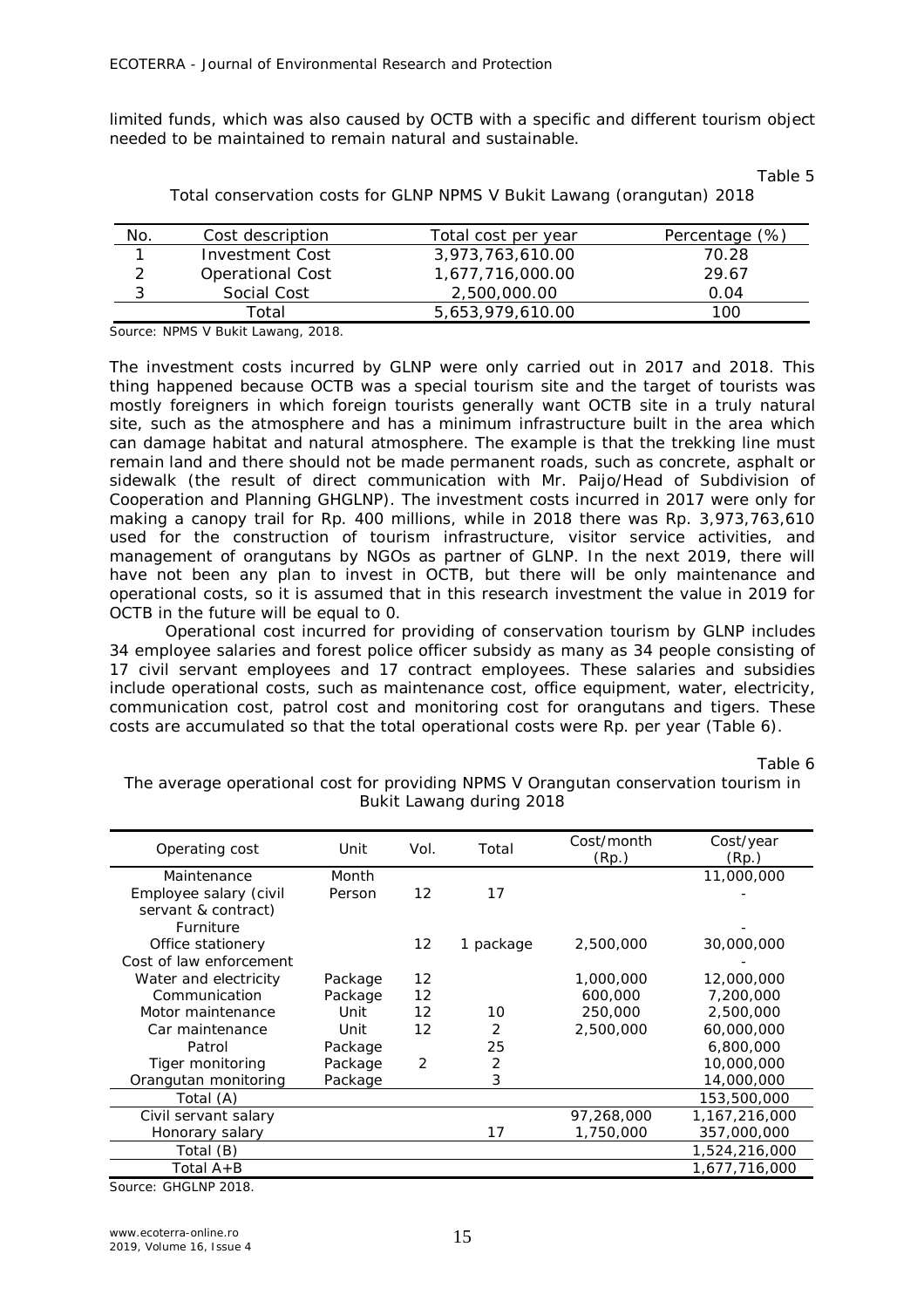The cost incurred by NPMS V Bukit Lawang on average per year in 2018 was Rp. 1,677,716,000. This expense includes operational cost, employee salaries for civil servant or contract, and costs for managing orangutan and natural tourism of Bukit Lawang. As for its activities, the revenues of orangutan natural tourism park in Bukit Lawang from 2015 to 2018 increased as shown in Table 7.

Indeed, in 2016 there was a decline in income of around 6% compared to that in 2017. There were a lot of factors, one of which was that in 2016 there was a worldwide event for football in Europe, namely UEFA Euro 2016 in France. Thus, foreign tourists who generally came from Europe preferred to have vacation or to use their holiday season to go to France. However, in 2017, there was a significant increase of 230.7% compared to that in 2016, and then in 2018 there was also an increasing income of 25.9% compared to that in 2017. Thus, the average increase for OCTB's income reached 83.55% per year in the last four years.

Table 7

# Receipt/Revenue and deposit/payment of levies in the tourist area of NPMS V Bukit Lawang until 5 October 2018

| Year    | $Income$ $(Rp)$ | Growth $(\%)$ |
|---------|-----------------|---------------|
| 2015    | 544,752,500     |               |
| 2016    | 512,325,000     | $-5.95$       |
| 2017    | 1,694,280,000   | 230.7         |
| 2018    | 2,132,971,899   | 25.90         |
| Average | 1,221,082,350   | 83.55         |

Source: NPMS V Bukit Lawang.

Social costs were the costs incurred to compensate for losses felt by the community. By the presence of OCTB, it certainly did not escape the social problem caused by orangutans. The social problems caused by orangutans were related to gardens/farms, especially the orchards owned by the residents. From the interview result with Official NPMS V Bukit Lawang and residents, there had been an animal conflict, which made orangutan enter the residents' durian garden utilization zone, so that all the durian flowers in one tree were shed by orangutan. The residents also demanded to GLNP Bukit Lawang to request compensation. Assumption for compensation is explained in Table 8. However, it is not a big amount, it's around Rp. 2,500,000.

Table 8

Social costs due to orangutan conservation tourism presence

| Social cost                                                                 | Unit | Volume  | Cost/item (Rp., | Cost/year (Rp.) |
|-----------------------------------------------------------------------------|------|---------|-----------------|-----------------|
| Loss of income (as a result of animal<br>conflict/entering the Durian farm) | Item | 300-500 | 5.000           | 2,500,000       |
| Total                                                                       |      |         |                 | 2,500,000       |
| $\sim$                                                                      |      |         |                 |                 |

Source: Interviewed with Official NPMS V GLNP 2018.

In this research, there was no counting and intrinsic value determining for Sumatran orangutan. This was because there were no special costs incurred for orangutan, such as orangutan consumption feed cost, cost for palm tree invasion control, land rental cost, disease prevention cost, prevention cost for human disorder, cost for increasing population growth, individual procurement cost for orangutan, and cost directly related to orangutan conservation. Orangutans that exist today are semi-wild or wild, so there are no feeding sides because there is no more captivity, unlike what happened to orangutan in Kalimantan at BTN Tanjung Puting. This research was different from Sofiatin (2018) who revealed the estimation of the intrinsic value of Javan Rhinos (*Rhinoceros sondaicus*) considered to have the conservation value of endangered Javan Rhinos. Whereas this study more focuses on extrinsic values of orangutans as an object of tourism conservation.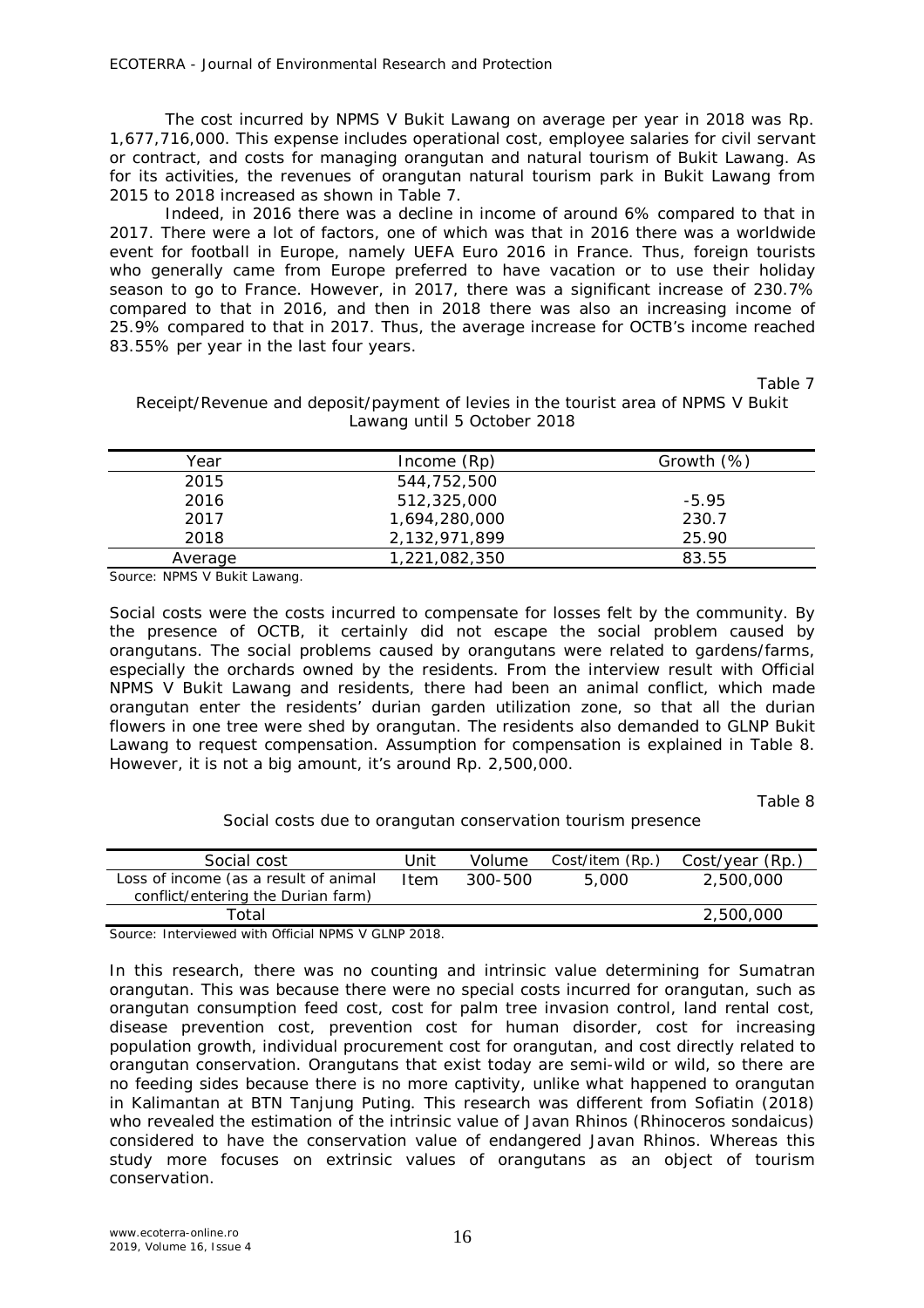At GHGLNP, the composition of budget for goods was only for patrol activities, flora and fauna monitoring, community empowerment, fire handling, management of natural tourism, and others spreading throughout GLNP. The general budget composition of 2015 to 2018 is explained in Table 9.

Table 9

|      |                |                 | Budget composition 2015-2018 (Rp) |               |                |
|------|----------------|-----------------|-----------------------------------|---------------|----------------|
| Year | Salary and     |                 |                                   |               |                |
|      | operational    | Contract worker | Commodity                         | Capital       | Total          |
|      |                | salaries        | expenditure                       | expenditure   |                |
| 2015 | 16,341,606,000 | 865,000,000     | 21,049,172,000                    | 2,631,928,000 | 40,887,706,000 |
| 2016 | 20,789,290,000 | 1,812,100,000   | 6.479.056.000                     | 294,600,000   | 29,375,046,000 |
| 2017 | 20,330,700,000 | 1,945,450,000   | 5,472,245,000                     | 2,879.805,000 | 30,628,200,000 |
| 2018 | 20,331,000,000 | 1,945,450,000   | 4.517.945.000                     | 5.599.405.000 | 32,393,800,000 |

#### Budget Composition GLNP 2015 to 2018

Based on the incurred cost data (cost valuation) including investment cost, operational cost, social cost and income up to 2018, cost benefit analysis was calculated. The calculation result of cost benefit analysis using a discount factor (DF) equivalent to a bank interest rate of 9.8% by counting the unexpected costs (including social costs) reaching 5 percent had obtained a positive NPV, after 10 year NPV would be Rp. 1,880,508,946.76. Based on this data, according to cost benefit analysis, it could be found that OCTB conservation program was financially feasible because the benefits obtained were greater than the costs incurred. Moreover, the investment made reached for more than 10 years, of course the benefits would be even greater. This did not include direct or indirect benefits felt by the community by the presence of OCTB's activities or ecotourism activities in Bukit Lawang.

Based on the feasibility analysis of investment receipts using the internal rate of return (IRR) method, the IRR interest rate obtained was 20.2%, which was higher than the current bank interest rate, and BCR was 1.84 (above 1). Corporate or retail lending rates were currently around 10 adjust Bank Indonesia rules, then OCTB investment seemed feasible. Cash Flow Details and OCTB's Calculation of Cost Benefit Analysis can be seen in Table 10.

However, based on the benefit cost ratio (BCR) it was above 1, which was 1.84 in financial terms for 10 years. Between the benefit and direct cost of ticket sales, there has not been too profitable, but based on the results of multiplier effect from conservation activities and natural resource conservation, it was not renewable and could be extinct and very rare, namely the Sumatran orangutan, the benefits were far greater than the costs incurred for management at this time. Moreover, regarding the preservation of nature and maintenance, of course the benefits of orangutan conservation were very large.

**Conclusions**. Cost incurred to maintain and preserve species, ecosystems and management in OCTB was Rp. 5,653,979,610.00. The largest cost was the initial investment cost, that is, Rp 3,973,763,610.00 (70.28%). Therefore, the economic valuation (VE) is Rp 7,375,061,959.75. The benefit of OCTB is Rp. 1,721,082,350 per year. The results of benefit cost analysis produce a positive NPV. After 10 year, NPV will be Rp. 1,880,508,946.76 and the IRR obtained is 20.2% which is higher than the current bank interest rate. As a result, the investments in OCTB are financially feasible for BCR 1.84 (above 1). However, in term of the benefit for the local community/resident, especially the economic and the preservation of nature in Bukit Lawang, it is very feasible and beneficial for all parties based on the economic valuation of OCTB.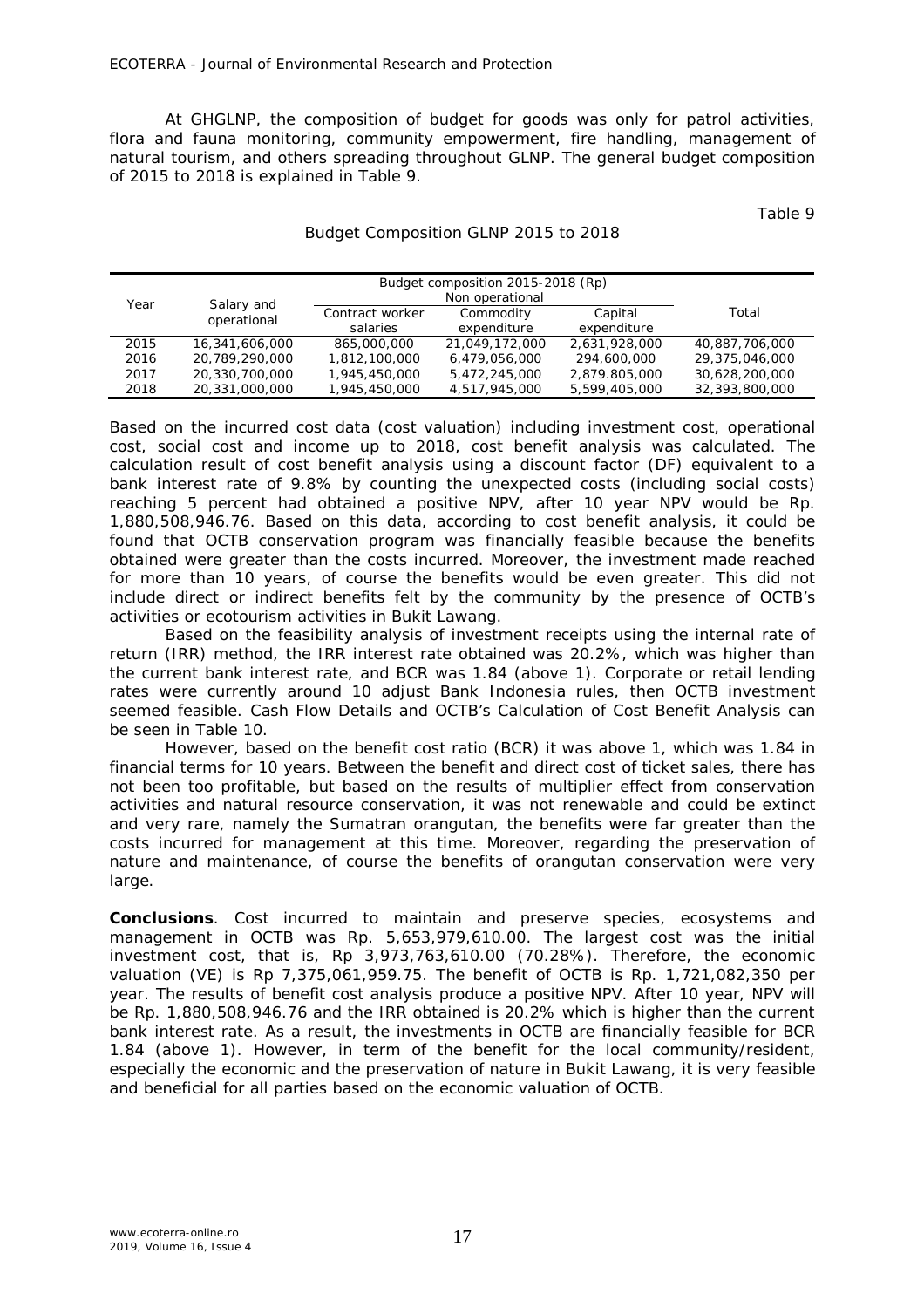| Year                                     |                    |                                 |                                 |                                 |                                 |                                 |                                 |                                 |                                 |                                 |                                 |
|------------------------------------------|--------------------|---------------------------------|---------------------------------|---------------------------------|---------------------------------|---------------------------------|---------------------------------|---------------------------------|---------------------------------|---------------------------------|---------------------------------|
|                                          | 0                  |                                 | 2                               | 3                               | $\overline{4}$                  | 5                               | 6                               |                                 | 8                               | 9                               | 10                              |
| Outflow                                  |                    |                                 |                                 |                                 |                                 |                                 |                                 |                                 |                                 |                                 |                                 |
| Investment                               | 3,973,763,610      |                                 |                                 |                                 |                                 |                                 |                                 |                                 |                                 |                                 |                                 |
| Operating<br>costs                       |                    | 1,677,716,000                   | 1,677,716,000                   | 1,677,716,000                   | 1,677,716,000                   | 1,677,716,000                   | 1,677,716,000                   | 1,677,716,000                   | 1,677,716,000                   | 1,677,716,000                   | 1,677,716,000                   |
| Social costs                             |                    | 2,500,000                       | 2,500,000                       | 2,500,000                       | 2,500,000                       | 2,500,000                       | 2,500,000                       | 2,500,000                       | 2,500,000                       | 2,500,000                       | 2,500,000                       |
| Total outflow                            | 3,973,763,610      | 1,680,216,000                   | 680,216,000                     | ,680,216,000                    | ,680,216,000                    | 1,680,216,000                   | 680,216,000                     | 1,680,216,000                   | 1,680,216,000                   | 1,680,216,000                   | ,680,216,000                    |
| NPV outflow                              | 3,973,763,610      | 1,527,469,091                   | 1,388,608,264                   | .262,371,150                    | 147,610,136                     | 1,043,281,942                   | 948,438,129                     | 862,216,481                     | 783,833,164                     | 712,575,604                     | 647,796,004                     |
| <i>Inflow</i><br>Ticket<br>Environmental |                    | 2,132,971,899.00                | 2,132,971,899                   | 2,132,971,899                   | 2,132,971,899                   | 2,132,971,899                   | 2,132,971,899                   | 2,132,971,899                   | 2,132,971,899                   | 2,132,971,899                   | 2,132,971,899                   |
| services<br>Multiplier<br>$effect*$      |                    | 500,000,000                     | 500,000,000                     | 500,000,000                     | 500,000,000                     | 500,000,000                     | 500,000,000                     | 500,000,000                     | 500,000,000                     | 500,000,000                     | 500,000,000                     |
| Inflow<br>amount                         |                    | 2,632,971,899                   | 2,632,971,899                   | 2,632,971,899                   | 2,632,971,899                   | 2,632,971,899                   | 2,632,971,899                   | 2,632,971,899                   | 2,632,971,899                   | 2,632,971,899                   | 2,632,971,899                   |
| Net<br>NPV inflow                        | 3,973,763,610<br>0 | 952,755,899<br>2,393,610,817.27 | 952,755,899<br>2,176,009,833.88 | 952,755,899<br>1,978,190,758.08 | 952,755,899<br>1,798,355,234,62 | 952,755,899<br>1,634,868,395.10 | 952,755,899<br>1,486,243,995.55 | 952,755,899<br>1,351,130,905.05 | 952,755,899<br>1,228,300,822.77 | 952,755,899<br>1,116,637,111.61 | 952,755,899<br>1,015.124,646.92 |
| Discount<br>factor                       | 10%                |                                 |                                 |                                 |                                 |                                 |                                 |                                 |                                 |                                 |                                 |

| Note: *minimal |                  |  |  |  |
|----------------|------------------|--|--|--|
| assumptions    |                  |  |  |  |
| NPV            | 1,880,508,946,76 |  |  |  |
| IRR            | 20.2%            |  |  |  |
| RCR.           | 1.84             |  |  |  |

Source: GHGLNP processed in 2018.

Table 10